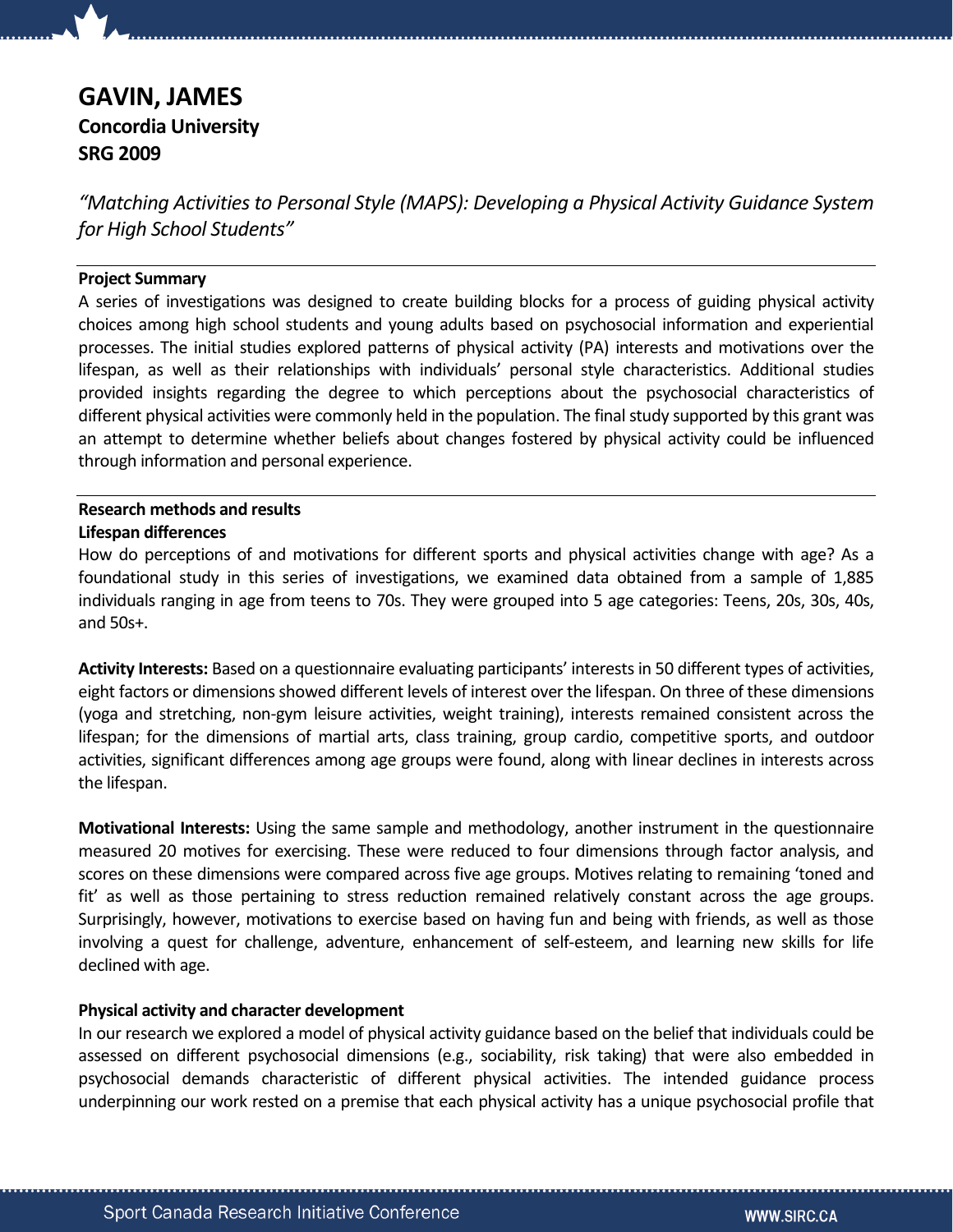would match to varying degrees with individual participants' psychosocial profiles. Before advancing toward the design of a guidance process, we needed to know whether our premise was valid.

Psychosocial profiles of physical activities: We chose eight distinct categories of physical activity and asked individuals to rate these activities on seven psychosocial dimensions. Moreover, we selected our sample based on their 'knowledge-level' pertaining to sports and activity, and grouped participants into three categories – social science students (206), exercise science students (146), and exercise professionals (76). The eight activities were: dance, solo cardio, team sports, martial arts, racquet sports, weight training, yoga, and fitness classes; the seven psychosocial dimensions were: sociability, predictability, aggressiveness, competitiveness, motivation, mental focus, and risk taking. The eight activities differed significantly on all seven psychosocial dimensions. Moreover, ratings were relatively homogeneous with few significant differences on the psychosocial requirements across the three knowledge levels.

Relating 'personality' to activity interests: Having demonstrated that activities could be distinguished on their psychosocial characteristics, we then explored whether different 'types' of individuals (based on psychosocial characteristics) showed different PA interest patterns. Two studies examined this question. The first involved the sample of 1,885 participants mentioned above. Here we found that individuals with higher competitiveness, greater risk taking propensity, and stronger aggressive characteristics showed stronger preferences for martial arts, competitive sports, and adventurous outdoor activities. In a similar vein, data revealed that individuals with higher propensities for thrill seeking and spontaneous actions were drawn more to martial arts and adventurous outdoor recreation. Finally, this study revealed that individuals with greater emphasis on predictability, higher mental focus, and self-motivated action tended to have stronger preferences for weight training and lesser interests in class-based activities. Our second study involved a smaller sample and a slightly different measurement strategy. With 286 participants who rated themselves on seven psychosocial dimensions and interest levels for eight types of activity, we discovered that (1) individuals with lower levels of competitiveness expressed less interest in team sports and weight training, (2) individuals desiring high predictability in their programs and who had stronger degrees of self-ascribed aggressiveness showed greater preferences for fitness class and solo cardio activities, (3) individuals with lower self-reported risk taking were less keen on martial arts, and (4) highly social individuals expressed greater interests in dance, fitness classes, and yoga/Pilates, but less interest in solo cardio activities.

**Changing beliefs:** In moving closer to creating sound building blocks for a guidance system based on psychosocial profiling, we designed a field experiment to estimate whether beliefs about 'what changes' through physical activity participation can be influenced in a way that would allow individuals to draw upon a broader range of motivations for participation. Our experiment involved 208 participants who were exposed to a 2-hour information + experience session focusing on exercise-induced personal changes, and involving a comparison of their psychosocial profiles with those of different sports and physical activities. Beliefs about changes in cognitive, physical, psychosocial, and spiritual functioning were assessed before and after the intervention. Though beliefs about cognitive, physical, and spiritual changes remained relatively constant, the intervention was shown to have a significant impact on participants' beliefs about the degree to which sports and exercise can change one's personal characteristics.

#### Policy implications

A few of the policy implications of these investigations are as follows:

- 1. Different strategies seem warranted for increasing PA participation in different age cohorts.
- 2. Promotional campaigns for increasing rates of active living should emphasize different motivational bases.